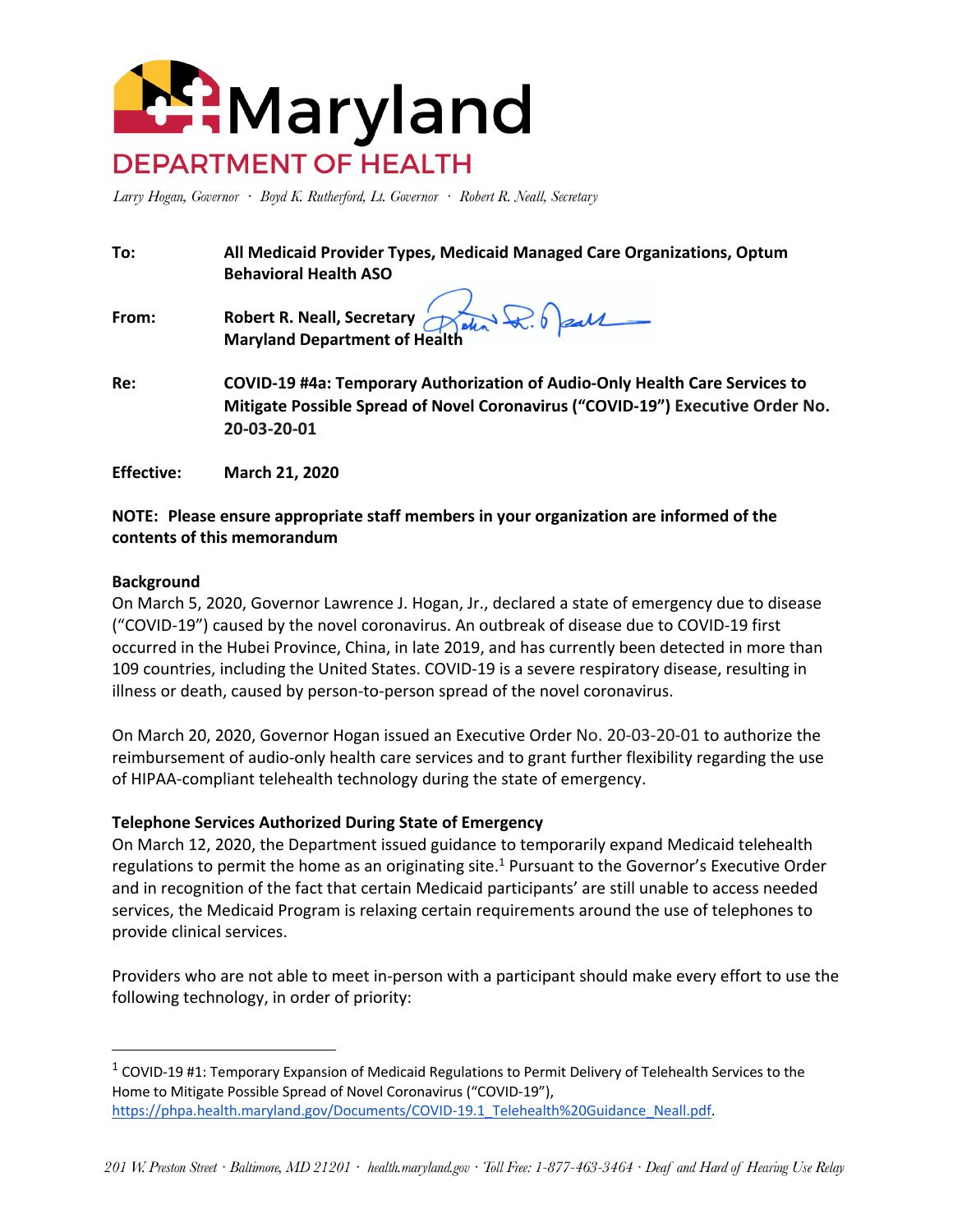- 1. Traditional telehealth technology which meets all formal requirements is strongly preferred. (These services remain unaffected by the measures in this guidance).
- 2. If Medicaid participants are unable to access originating sites possessing fully qualified technology (ability to pan/focus camera, multiple views, etc.) this emergency policy will permit the use of notebook computers, smartphones, or audio-only phones.
- 3. If Medicaid participants cannot access cell-phone based video technology, audioonly telephone calls will be permitted.

This document further outlines the services and providers that will be eligible for use with audioonly telephones.

## **General Conditions**

- 1. The measures outlined in this document are restricted to use during the emergency declared by Governor Hogan to deal with the threat of COVID-19 and will expire immediately at the end of the declared emergency, unless Executive Order No. 20-03-20- 01 is rescinded or superseded, amended, or revised by additional orders such that the Secretary's authority to issue this guidance no longer exists.
- 2. The measures address only those services delivered through Medical Assistance (HealthChoice and Fee-for-Service) and the Public Behavioral Health System. This document does not address the eligibility of Medicare-funded or commercial services; clarification on whether or not these payers will allow for audio-only telephone services should be obtained directly from the payers in question.

The remainder of this guidance addresses delivery of somatic services only. Behavioral Health Providers should refer to guidance issued by the behavioral health administrative services organization (ASO), *COVID-19 #4b and #4c.* 

- 3. Audio-only telephone services, or services using video applications that do not meet State regulations, may only be delivered with the explicit consent of the participant. Participants must be provided with a clear explanation of the telehealth or voice service and its confidentiality limitations, including the use of non-HIPAA compliant technology. Providers must ensure that this is documented in the Medicaid participant's medical record. Attention to ensuring that participants' confidentiality is protected in terms of private space, etc., must be a priority.
- 4. Providers may only deliver services that fall within their normal scope of practice as authorized by the relevant professional board. Services provided telephonically are subject to the same program restrictions, preauthorizations, limitations and coverage that exist for the service when provided in-person.
	- Somatic services: Providers must contact the participant's HealthChoice managed care organization with questions regarding prior authorization requirements for services rendered via telehealth or audio-only telephone. The HealthChoice MCOs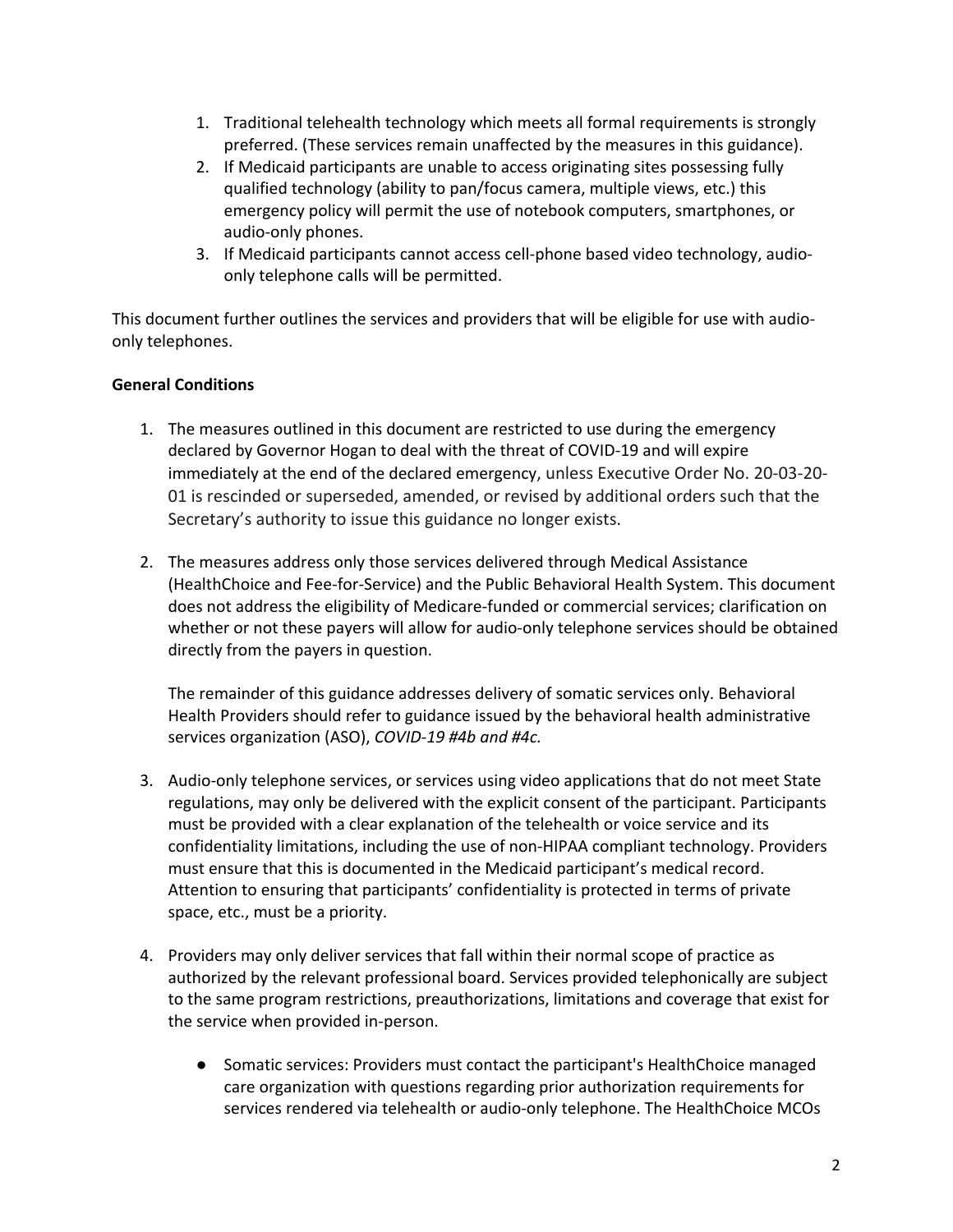are responsible for caring for their participants. The MCOs have the flexibility to cover additional audio-only telephonic or telehealth services beyond those described below; however, the services delivered via audio-only telephonic or telehealth must be covered by Medicaid.

● Behavioral health services: Providers must contact the behavioral health ASO with questions regarding prior authorization requirements for services rendered via audio-only telephonic or telehealth.

No special authorization will be needed for providing services by audio-only telephone.

# **Covered Services**

Somatic services which may be delivered using the audio-only telephone are restricted to the following:

- CPT code 99211--Office or other outpatient visit for evaluation and management of an established patient that may not require the presence of a physician or other qualified healthcare professional.
- CPT code 99212--Office or other outpatient visit for evaluation and management of an established patient, which requires at least two of the following three key components: A problem-focused history; a problem-focused examination; straightforward medical decision making.
- CPT code 99213--Office or other outpatient visit for the evaluation and management of an established patient, which requires at least two of the following three components: An expanded problem focused history; an expanded problem focused examination; medical decision making of low complexity.

The HealthChoice MCOs are responsible for caring for their participants. The MCOs have the flexibility to cover additional audio-only telephonic services beyond CPT codes 99211, 99212, and 99213; however, the services delivered via telehealth or telephone must be covered by Medicaid.

### **Billing**

To bill for audio-only telephonic services, providers must bill for the appropriate service code and use the "-UB" modifier to identify the claim as a telephonically delivered service. Services delivered via telehealth using two-way audio-visual technology assisted communication should be billed using the "-GT" modifier.

Providers can bill for audio-only telephonic services that were initiated by the participant.

Providers should bill using the same place of service code that would be appropriate for a nontelehealth claim. The distant site should bill using the location of the doctor. If a distant site provider is rendering services at an off-site office, the provider should bill using the Place of Service Code 11 for "Office." Place of Service Code 02 (Telehealth) is not recognized for Maryland Medicaid participants except for use on Medicare crossover claims to specify services rendered through a telecommunication system for dual eligible participants.